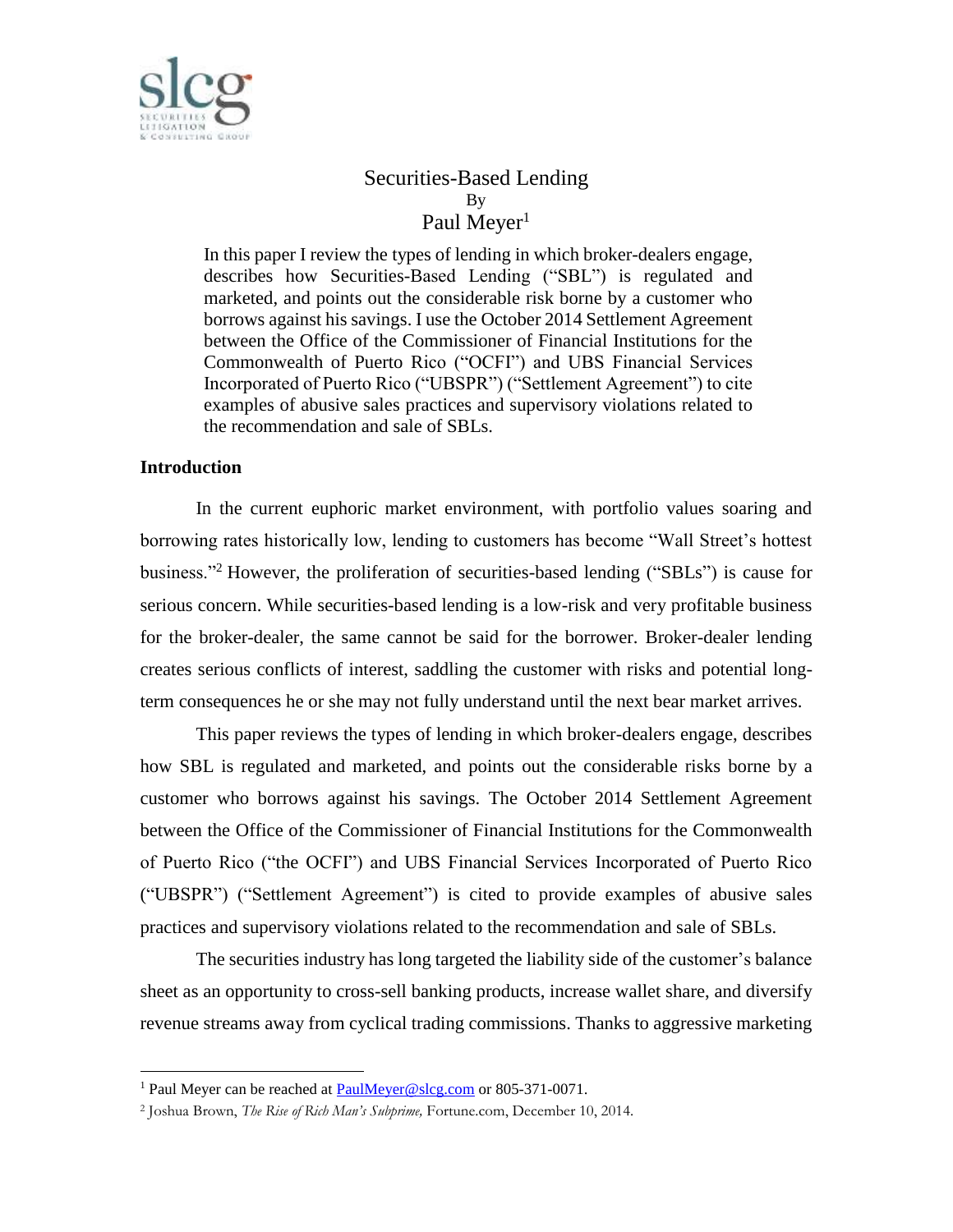by broker-dealers, investors are borrowing against their securities portfolios at a furious pace. At Morgan Stanley, SBLs totaled almost \$38 billion at the end of 2014, a 70% increase in just two years.<sup>3</sup> UBS's SBLs increased 54% over the same period. Most of this growth has come from non-purpose lending. Total margin debt, as reported by the New York Stock Exchange, is at an all-time high of \$507 billion.<sup>4</sup> With \$16 trillion worth of client assets in street name, 5 there is still a lot of potential collateral waiting to be encumbered.

Substantial profit margins in the lending business make SBLs a lucrative product for broker-dealers. Last year alone Morgan Stanley and UBS earned a combined \$4 billion in net interest income just by opening their doors for business. Brokers fund much of their operation by borrowing in the overnight repo market,  $6$  where the Federal Funds Rate has been less than 0.15% for the past two years. See Figure 1. The difference between the Broker Call Rate and the Fed Funds Rate averaged 1.66% in 2003 and has grown to 1.93% in 2014 despite the dramatic decline in interest rates. Most loan customers are charged a variable interest rate pegged to a spread over LIBOR, allowing the broker to charge higher rates if its cost of funds increases.<sup>7</sup> Spreads between the cost of funds and loan rates generally range from 200 basis points (for loans up to \$10 million) to 500 basis points (for smaller loans),<sup>8</sup> and the revenue is predictable and recurring.

l

<sup>3</sup> James P. Gorman, Chairman and Chief Executive Officer, Morgan Stanley, *Strategic Update,* January 20, 2015. <sup>4</sup> NYSEData.com (April 2015).

<sup>5</sup> Securities Industry and Financial Markets Association ("SIFMA"), *2014 Year In Review.*

<sup>6</sup> Eric S. Rosengren, President & Chief Executive Officer, Federal Reserve Bank of Boston, *Keynote Remarks: Conference on the Risks of Wholesale Funding*, sponsored by the Federal Reserve Banks of Boston and New York (August 13, 2014), "Short-term collateralized loans called repurchase agreements are a major source of funding for [broker-dealers]."

<sup>7</sup> *Putting Stocks in Hock: Securities Are Backing for More Big Loans,* Wall Street Journal, March 4, 2013, "Non-purpose loans, by contrast, can typically be completed in a few days requiring little paperwork beyond a credit report and a financial statement." "Another big benefit: For wealthier investors, interest rates on non-purpose loans can be attractive compared with alternatives. At UBS, for instance, investors borrowing between \$1 million and \$2.5 million pay 2.95% based on the latest London interbank offered rate. By contrast, the national average rate for a home-equity line of credit is 5.15% and for a 30-year "private" jumbo mortgage it is 4.08%, according to [HSH.com](http://hsh.com/), which tracks the data."

<sup>8</sup> James P. Gorman, Chairman and Chief Executive Officer, Morgan Stanley, *Strategic Update,* January 20, 2015, Morgan Stanley currently enjoys a 280 basis point spread between its cost of funds and its interest income. They believe that spread will increase to almost 400 basis points in 2015.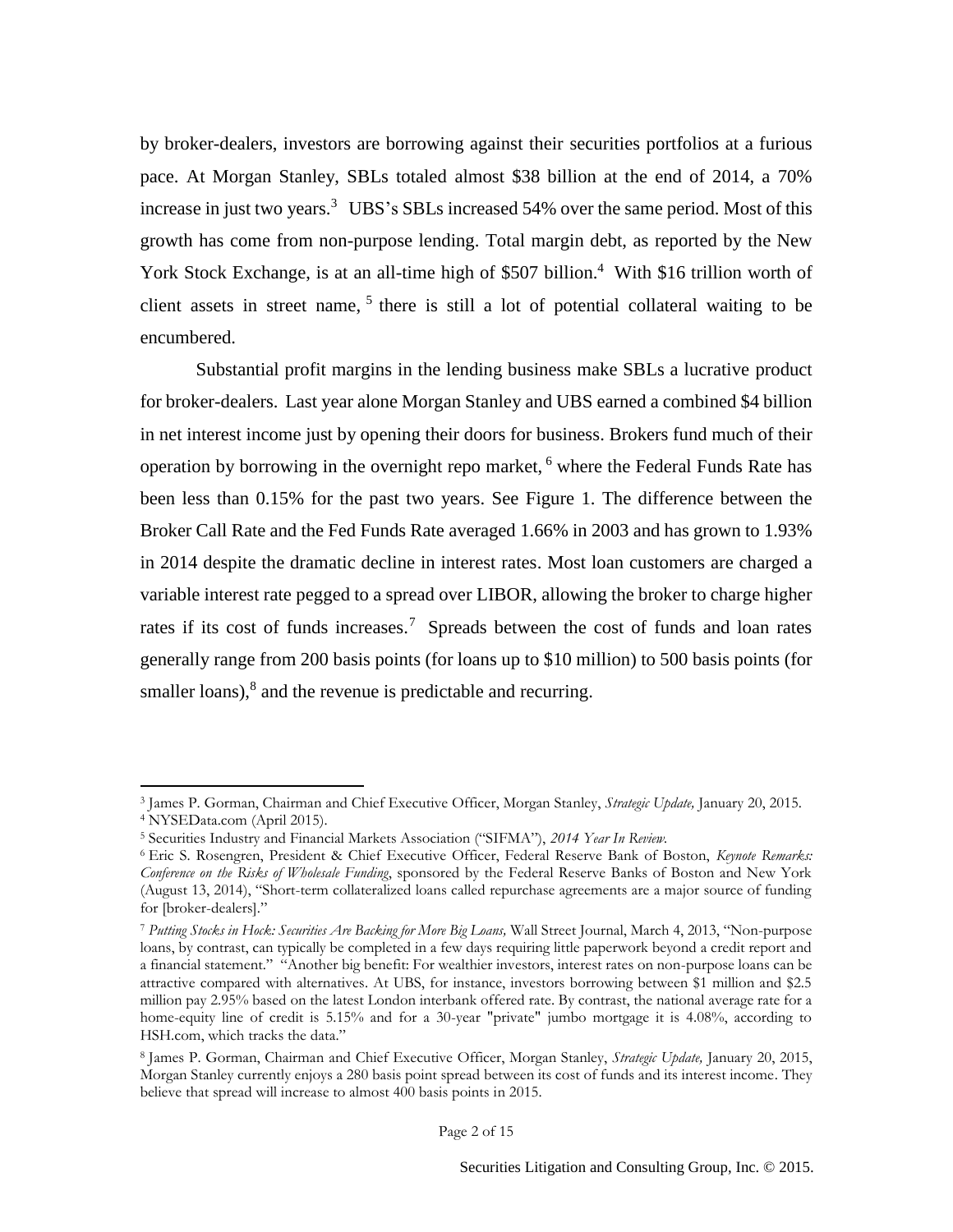



# **Regulation of broker-dealer lending**

The Securities Exchange Act of 1934, Section 7, gives the Federal Reserve Board overall authority to regulate the extension of credit by broker-dealers. The Federal Reserve implements this authority under its Regulation T, more commonly known as "Reg. T."<sup>9</sup> Reg. T specifies the minimum amount of equity that must be on deposit at the time a security is purchased (the initial margin requirement). Reg. T also identifies acceptable collateral by defining "margin securities"<sup>10</sup> and including certain exempted securities like government or municipal bonds.

In addition to regulation by the Federal Reserve, self-regulatory organizations ("SROs") like the Financial Industry Regulatory Authority and the New York Stock

<sup>9</sup> There are two companion Federal Reserve regulations: Regulation U governs extensions of credit by banks and other non-broker-dealers; Regulation X covers foreign lenders.

<sup>10</sup> Regulation T, §220.2, "Margin security means: (1) Any security registered or having unlisted trading privileges on a national securities exchange; (2) After January 1, 1999, any security listed on the NASDAQ Stock Market; (3) Any non-equity security; (4) Any security issued by either an open-end investment company or unit investment trust which is registered under section 8 of the Investment Company Act of 1940 (15 U.S.C. 80a-8); (5) Any foreign margin stock; (6) Any debt security convertible into a margin security,"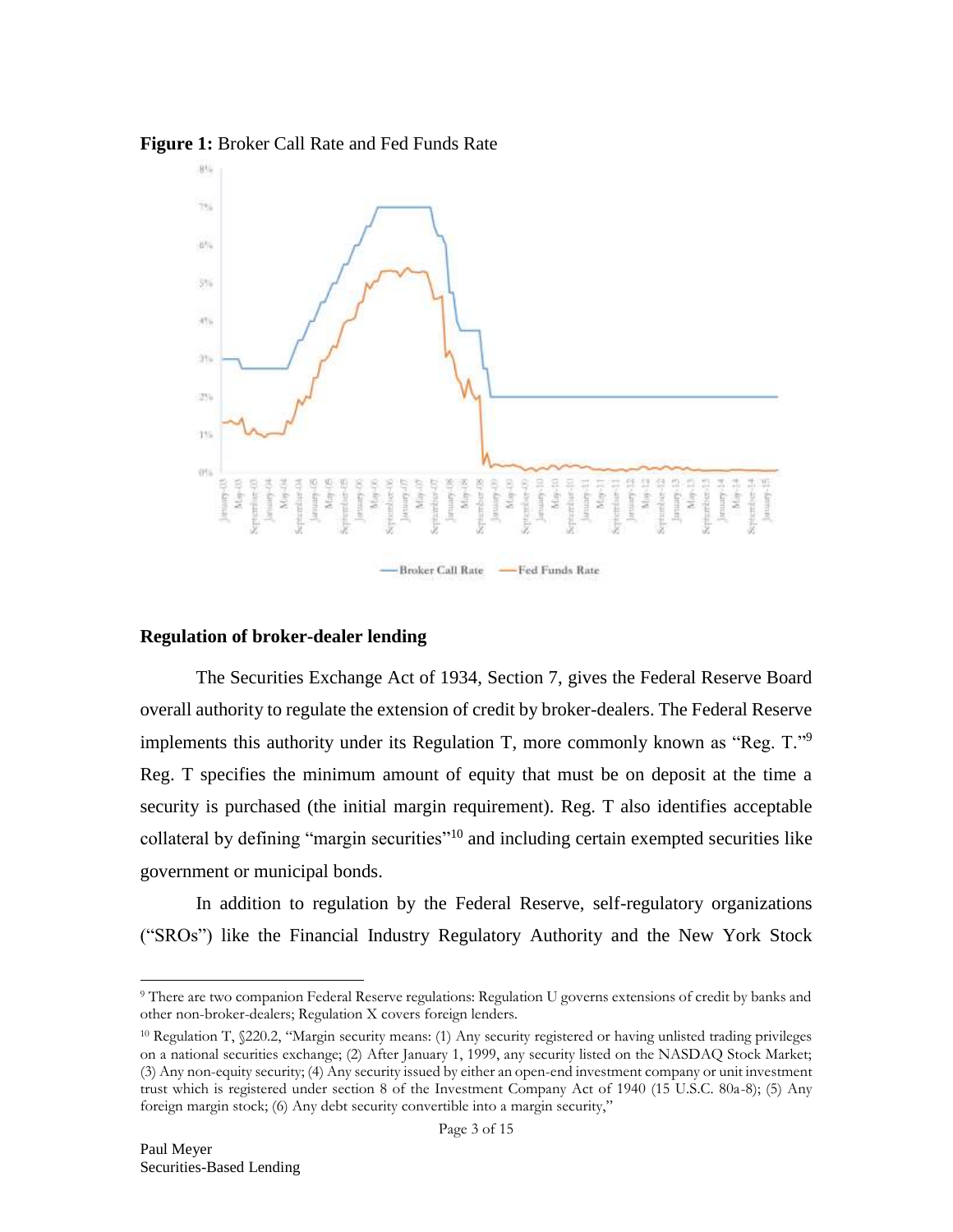Exchange have their own policies regarding the extension of credit to customers.  $11$  The SROs set maintenance requirements (generally 25% for equities), leaving broker-dealers free to set a higher requirement.

An important restriction on the extension of credit applies to the purchase of new issues. Under Exchange Act Section  $11(d)(1)$ , a broker-dealer that is part of an underwriting group may not extend credit for the purpose of buying a new issue for 30 days following the offering. Because open-end mutual funds issue shares in a continuous new offering, this prohibition extends to them, as well. Both margin loans and non-purpose loans are subject to this restriction.

## **Purpose vs. non-purpose loans**

There are two types of SBLs. The more familiar is the margin (or purpose) loan. Margin loans are "credit extended for the purpose of buying, carrying, or trading in securities."<sup>12</sup> Securities in the customer's account serve as collateral. The term "margin" refers to the equity that secures the loan. It is the broker's "margin of safety" should the value of the collateral decline. Broker-dealers are also permitted to extend credit, generally secured by a customer's marketable securities, for purposes other than buying or carrying securities.<sup>13</sup> These loans are known as good faith or non-purpose loans.

Margin loans and non-purpose loans are similar in many ways. The underwriting for either loan gives little or no consideration to the borrower's credit rating, income, or debt ratios. The amount of credit extended primarily is a function of the value of the collateral securities, the liquidity and volatility of those securities, and the extent to which there is any concentration in a single security. Establishing either type of loan involves relatively little documentation compared to other types of lending. Each loan requires a minimum level of equity (loan-to-value) at inception and is subject to calls for additional capital if the value of the collateral falls below a stated minimum. Most SBLs charge

<sup>11</sup> *See* NYSE Rule 431 and FINRA Rule 4210.

<sup>12</sup> Regulation T, §220.2.

<sup>13</sup> *See*, FINRA Rule 4210(e)(7), "In a nonsecurities credit account, a member may extend and maintain nonpurpose credit to or for any customer without collateral or on any collateral whatever;" "The term 'nonpurpose credit' means an extension of credit other than 'purpose credit' as defined in Section 220.2 of Regulation T;" see also, Regulation T, §220.6.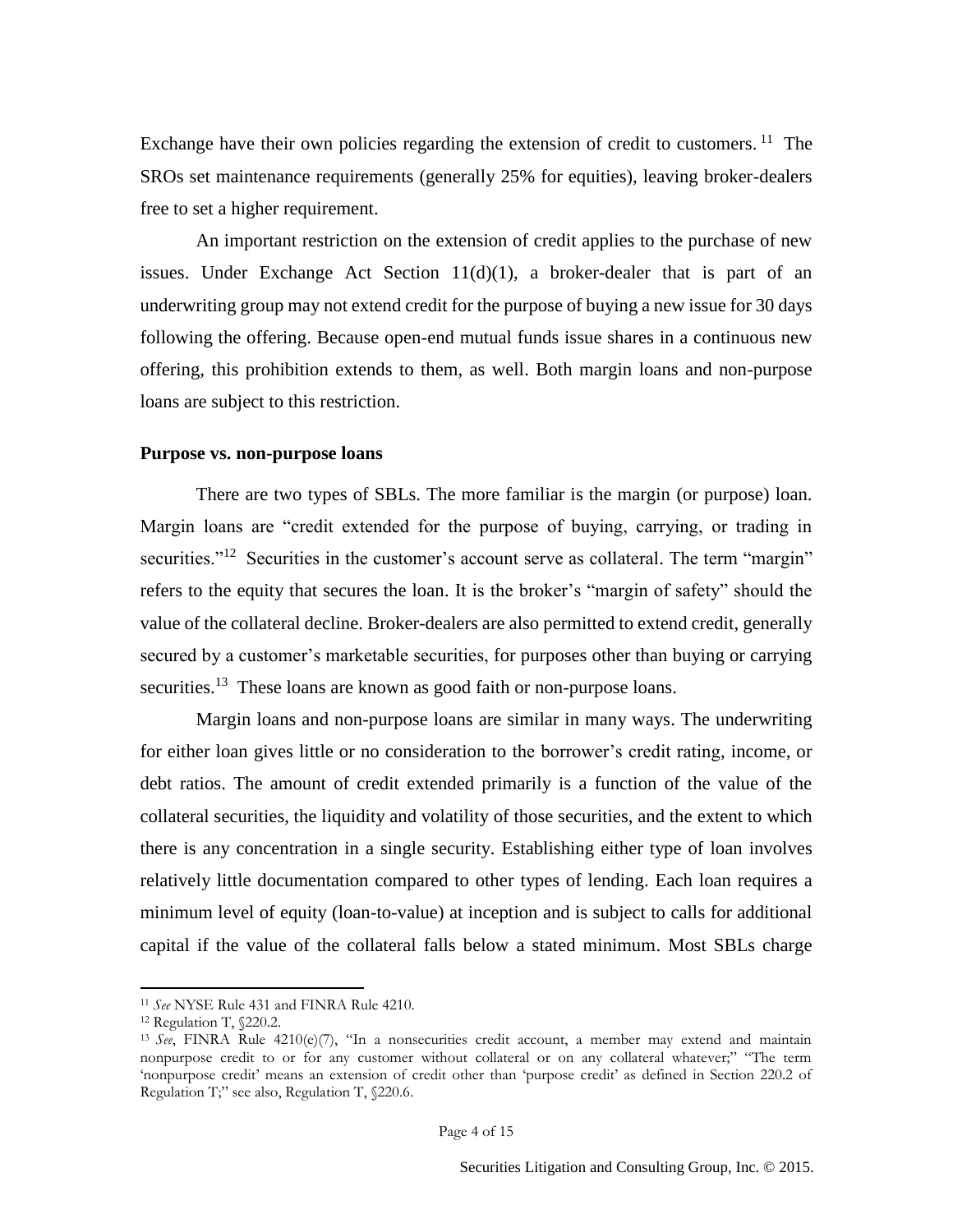variable interest rates at a spread pegged to either 30-day LIBOR (in the case of a nonpurpose loan) or the broker call rate (in the case of a margin loan). Neither type of loan requires a fixed repayment schedule. Instead, interest is charged monthly and added to the loan balance.

|                        | <b>Margin Loan</b>           | <b>Non-purpose Loan</b>      |
|------------------------|------------------------------|------------------------------|
| Permissible Use of     | Purchase or carry securities | Any purpose other than       |
| <b>Loan Proceeds</b>   |                              | purchase or carrying         |
|                        |                              | securities                   |
| Eligible Collateral    | Marginable securities        | Any collateral acceptable    |
|                        |                              | to the lender                |
| Release Rates          | 50% for equities; up to 95%  | Generally higher than for a  |
|                        | bonds                        | margin loan                  |
| Interest Rate Charged  | Variable; priced as a spread | Variable; priced at a spread |
|                        | to Broker Call Rate; based   | to 30-day LIBOR; based       |
|                        | on amount borrowed           | on qualifying amount         |
| Interest payment       | Charged monthly; no cash     | Charged monthly; no cash     |
| terms                  | payment required; interest   | payment required; interest   |
|                        | added to loan balance        | added to loan balance        |
| <b>Repayment Terms</b> | May be repaid in whole or    | May be repaid in whole or    |
|                        | in part at any time without  | in part at any time without  |
|                        | penalty                      | penalty                      |
| <b>Call Features</b>   | Callable anytime             | Callable anytime             |

**Table 1:** Comparison of Margin Loans and Non-purpose Loans

In spite of these similarities, non-purpose loans are different from margin loans (and other conventional loans) in important ways. The primary difference is that a nonpurpose loan may not be used to purchase or carry securities. Instead, these loans are often recommended to finance real estate transactions, buy automobiles or boats, or fund businesses. Brokers also recommend non-purpose loans to pay taxes, <sup>14</sup> take a vacation, pay for a wedding, even to replace retirement account withdrawals in years when the equity markets are down.<sup>15</sup> Release rates<sup>16</sup> for non-purpose loans are generally higher than for margin loans, allowing the customer to borrow more money against his portfolio. Like a margin loan, most non-purpose loans have variable rates. One important difference,

<sup>14</sup> *See for example* Morgan Stanley, *Tax Payment Strategies: Portfolio Loan Account.*

<sup>15</sup> *See* Investment News, *The hazards of securities-based lending as a source of retirement income,* February 11, 2015,

Michael Crook, head of portfolio planning and research, UBS, says an SBL can be used in lieu of cash withdrawals as a source of retirement income.

<sup>&</sup>lt;sup>16</sup> The release rate is the amount available to borrow, expressed as a percentage of the value of the collateral.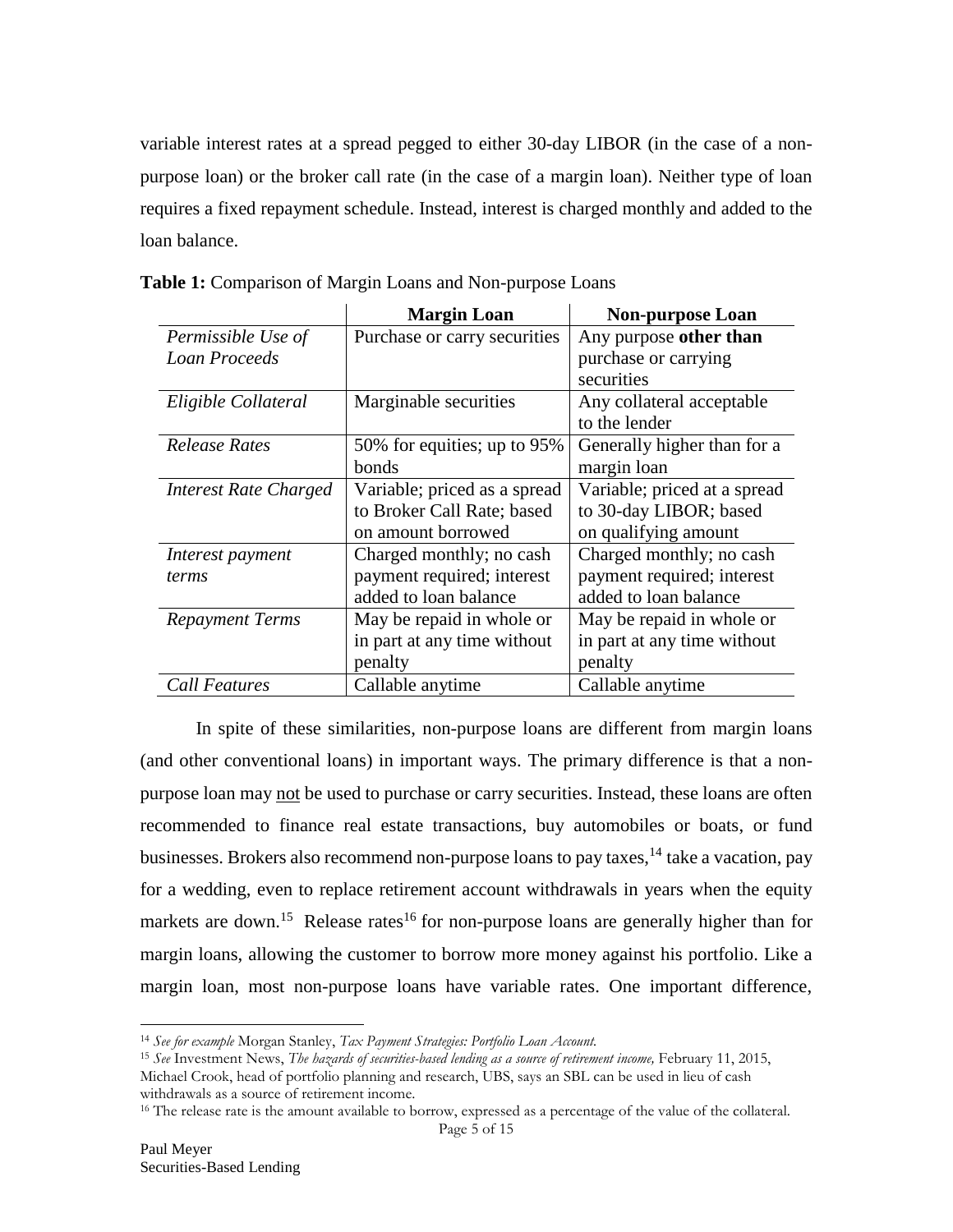however, is that a non-purpose loan is priced on the client's ability to borrow (his credit limit) rather than on the amount actually borrowed.

SBLs are sometimes cloaked in derivative structures such as variable prepaid forward contracts ("VPF"s). In a VPF, the investor signs a term sheet that embeds the pledge of a concentrated stock position with an option collar (a long put option and a short call option) and a deferred interest loan. The collared securities position is collateral for the loan. A VPF contract can be used to increase the taxable income from a concentrated stock position if the loan proceeds are used to buy bonds. Doing so though commits the investor to ultimately sell the concentrated stock position since the bond portfolio won't be sufficient to repay the embedded loan at the maturity of the  $VPF<sup>17</sup>$ .

### **Aggressive marketing of SBLs**

To market these loans, broker-dealers use advertising – disguised as client education – that is often misleading, one-sided, and not fairly balanced with disclosure of the risks associated with SBLs.<sup>18</sup> UBS, for example, extols the wisdom of "borrowing with a vision for your future"<sup>19</sup> and "maximizing the power of your invested assets."<sup>20</sup> Morgan Stanley portrays borrowing as a way to "unlock the value of [the customer's] portfolio."<sup>21</sup> It claims that borrowing "puts the value of [the customer's] assets to work."<sup>22</sup> Merrill

<sup>17</sup> This was the case in In The Matter of the Trust of Carolyn S. Buford in which the Oklahoma District Court in Tulsa, OK ordered JP Morgan Chase Bank to pay the Burford Trust \$18,122,644 plus attorneys' fees and punitive damages. The award compensated the Trust for the diminution in value resulting from JP Morgan engaging in a series of variable prepaid forward contracts with the Trust. I testified about the pressures to sell in-house products and services including SBLs without regard for the interests of investors.

<sup>&</sup>lt;sup>18</sup> See generally FINRA Rule 2210(d)(1)(A), Communications with the Public, Content Standards, "All member communications with the public shall be based on principles of fair dealing and good faith, must be fair and balanced, and must provide a sound basis for evaluating the facts in regard to any particular security or type of security, industry, or service. No member may omit any material fact or qualification if the omission, in the light of the context of the material presented, would cause the communications to be misleading;" *see also,* Morgan Stanley publishes a 1600-word brochure, Securities-Based Lending: Portfolio Loan Account, that devotes only eight words to the risk of leverage in a portfolio: "market conditions can magnify any potential for loss;" *see also*, FINRA Regulatory and Examinations Priorities Letter (2015), FINRA "is concerned about how [SBLs] are marketed."

<sup>19</sup> [https://onlineservices.ubs.com/OLS/jsp/HomePage.jsp,](https://onlineservices.ubs.com/OLS/jsp/HomePage.jsp) January 13, 2015.

<sup>20</sup> *Ibid.*

<sup>21</sup> Morgan Stanley, *Securities-Based Lending: Portfolio Loan Account.*

<sup>22</sup> *Ibid.*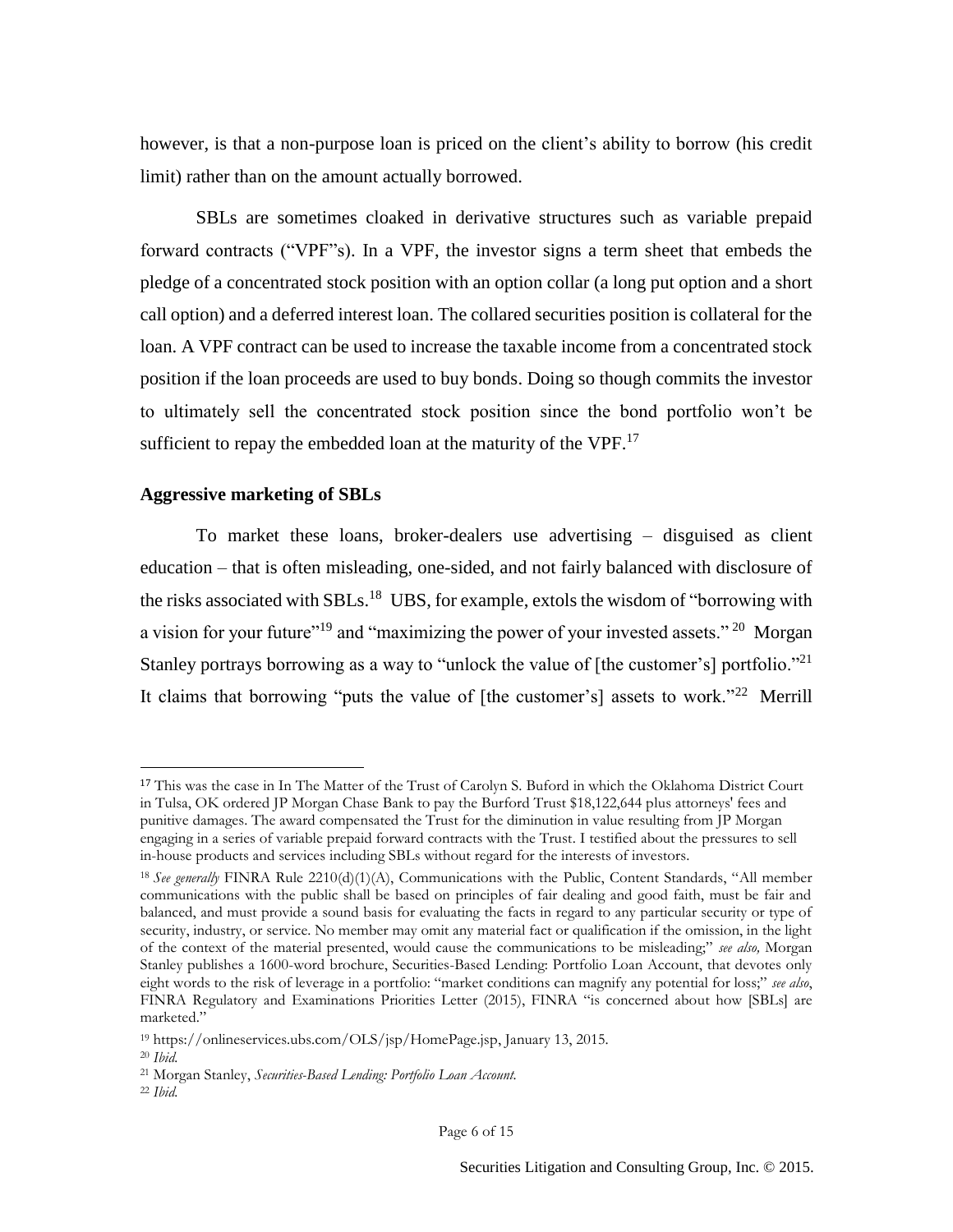Lynch tells clients that borrowing money will "keep [their] investment strategy on track."<sup>23</sup> After reading these characterizations of borrowing, a customer cannot not be blamed for concluding that he is imprudent if he is not borrowing against his portfolio.

Since adviser behavior is driven by personal financial considerations, brokerdealers offer meaningful incentives to their brokers for recommending SBLs. Morgan Stanley's compensation plan is typical. The broker earns an annual gross commission of 0.40% to 0.50% of his clients' loan balances outstanding. Morgan Stanley also pays its Financial Advisors based on growth in the volume of loans made to clients. For example, a broker who recommends \$25 million in new loans is paid a cash bonus (deferred for only five years) of over \$100,000. At UBS brokers are also paid based on the total value of the loans their clients have taken on. UBS even rewards secretaries suggesting SBLs as an alternative to customers who are calling to withdraw money from their accounts.

Broker-dealers offer these payments despite multiple warnings from regulators that such incentives could be harmful to customers.<sup>24</sup> For example, FINRA has cautioned:

"margin loans can be very profitable for your brokerage firm. They can also be highly profitable for your broker. Your broker may receive fees based on the amount of your margin loans. This may take the form of a percentage of the interest you pay on an ongoing basis."<sup>25</sup>

The marketing of SBLs is not limited to full-service firms. Broker-dealers that provide custody and clearing services to registered investment advisers ("RIAs") have started targeting the assets those RIAs control. Pershing Advisor Solutions has made \$1 billion in SBLs in just over a year.  $26$  Fidelity Investments has increased by 63% the volume of SBLs it has made through the  $3,000$  RIAs that use its services.<sup>27</sup> RIAs are not

<sup>23</sup> Merrill Lynch, *LMA account.*

<sup>&</sup>lt;sup>24</sup> Joint Statement by NYSE and NASD On the Continuing Growth In Investor Margin Debt, February 24, 2000, "Any Account Executive incentive programs that would promote the solicitation of margin accounts should be carefully reviewed and curtailed if appropriate."

<sup>25</sup> FINRA, *Investing with Borrowed Funds: No "Margin" for Error*.

<sup>26</sup> Mason Braswell, "RIAs join brokers in promoting securities-backed lending," Investment News, June 11, 2015.

<sup>27</sup> *Ibid.*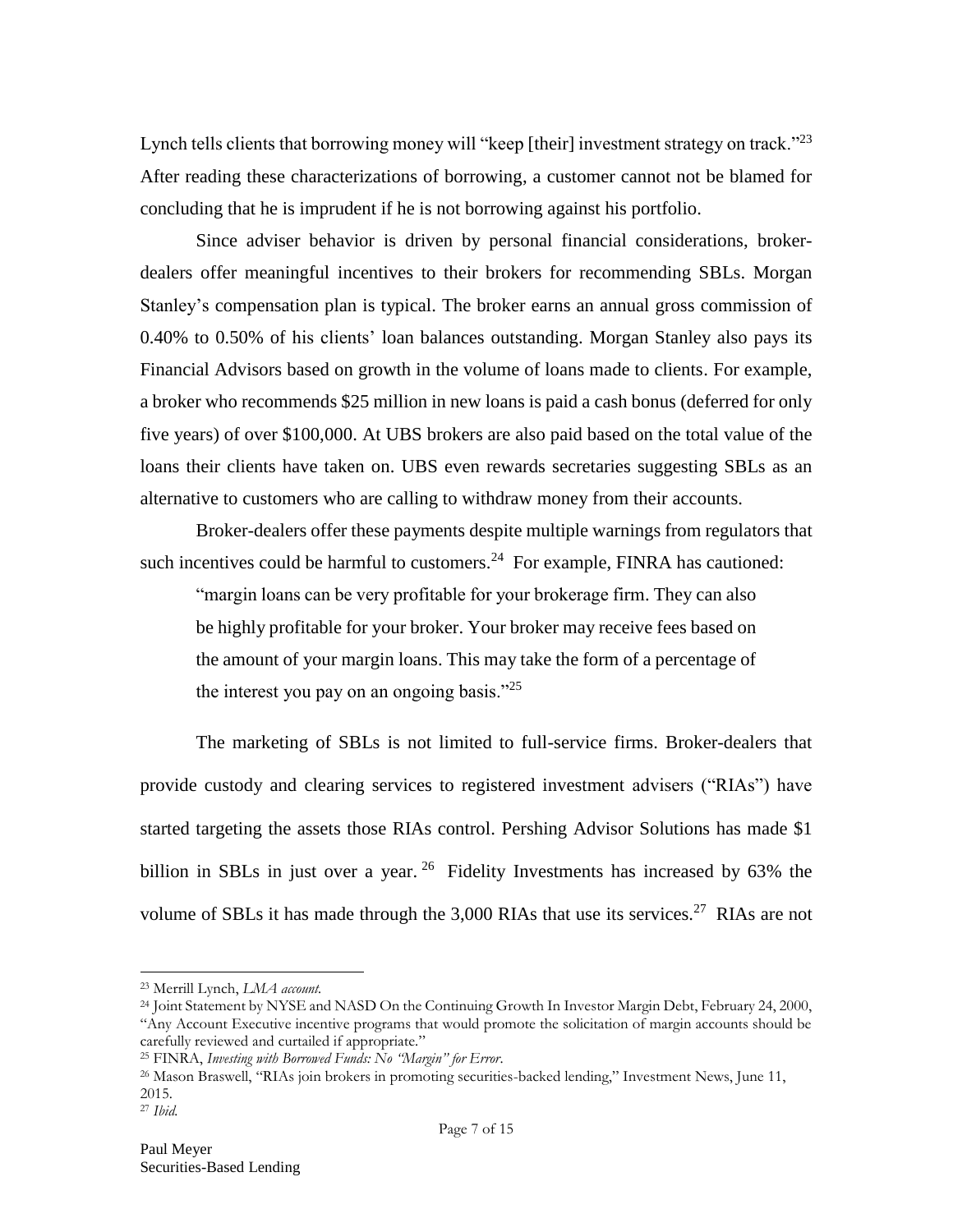compensated directly for recommending SBLs to their clients, but the loans allow the adviser to keep the assets under management and generating fees.

### **Suitability of SBLs**

l

The importance of performing a diligent suitability analysis before recommending an SBL is highlighted by the Settlement Agreement, part of which involves SBL-related sales practices OCFI observed during its examination of UBSPR. The Settlement Agreement emphasizes some basic tenants of suitability, namely that a recommendation must be consistent with "the customers' financial objectives, risk tolerance, and needs."<sup>28</sup> FINRA's suitability rules lie at the heart of broker regulation<sup>29</sup> and are "critical to ensuring" investor protection and promoting fair dealing with customers and ethical sales practices."<sup>30</sup> The suitability doctrine places on the broker, not the customer, the responsibility for making appropriate investment choices. Suitability applies both to individual transactions and overall investment strategies  $31$  and requires that any recommendation, including the recommendation of an SBL,  $32$  be consistent with the interests of the customer.<sup>33</sup> Even if a customer wishes to take out an SBL, the broker may not make that recommendation if the loan would not be suitable.

Margin loans and non-purpose loans have investment implications that subject

<sup>28</sup> Settlement Agreement, pp. 1-2; the Settlement Agreement also points out that concentration in a single security or group of similar securities is not suitable.

<sup>&</sup>lt;sup>29</sup> "Rule 2111 prohibits a member or associated person from recommending a transaction or investment strategy involving a security or securities or the continuing purchase of a security or securities or use of an investment strategy involving a security or securities unless the member or associated person has a reasonable basis to believe that the customer has the financial ability to meet such a commitment;" *see also,* FINRA Rules 2090, "Every member shall use diligence, in regard to the opening and maintenance of every account, to know (and retain) the essential facts concerning every customer and concerning the authority of each person acting on behalf of such customer;" *see also*, U.S. Securities and Exchange Commission, *Study on Investment Advisers and Broker-Dealers,* January 2011 ("Dodd-Frank Study"), p. iv, "An important aspect of a broker-dealer's duty of fair dealing is the suitability obligation, which generally requires a broker-dealer to make recommendations that are consistent with the interests of the customer."

<sup>30</sup> FINRA Regulatory Notice 11-02, *Know Your Customer and Suitability.*

<sup>&</sup>lt;sup>31</sup> The concept of investment strategy "is to be interpreted broadly," FINRA Rule 2111, Supplementary Material. <sup>32</sup> Office of the Comptroller of the Currency, *Comptroller's Handbook, Retail Non-deposit Investment Products,* January 2015, "Margin credit, however, is not suitable for all clients due to the associated risks and requirements with having margin in an account."

<sup>33</sup> See, for example, FINRA 2015 Regulatory and Exam Priorities Letter, "A central failing FINRA has observed is firms not putting customers' interests first. This principle should be observed whether the firm "must meet a suitability or fiduciary standard."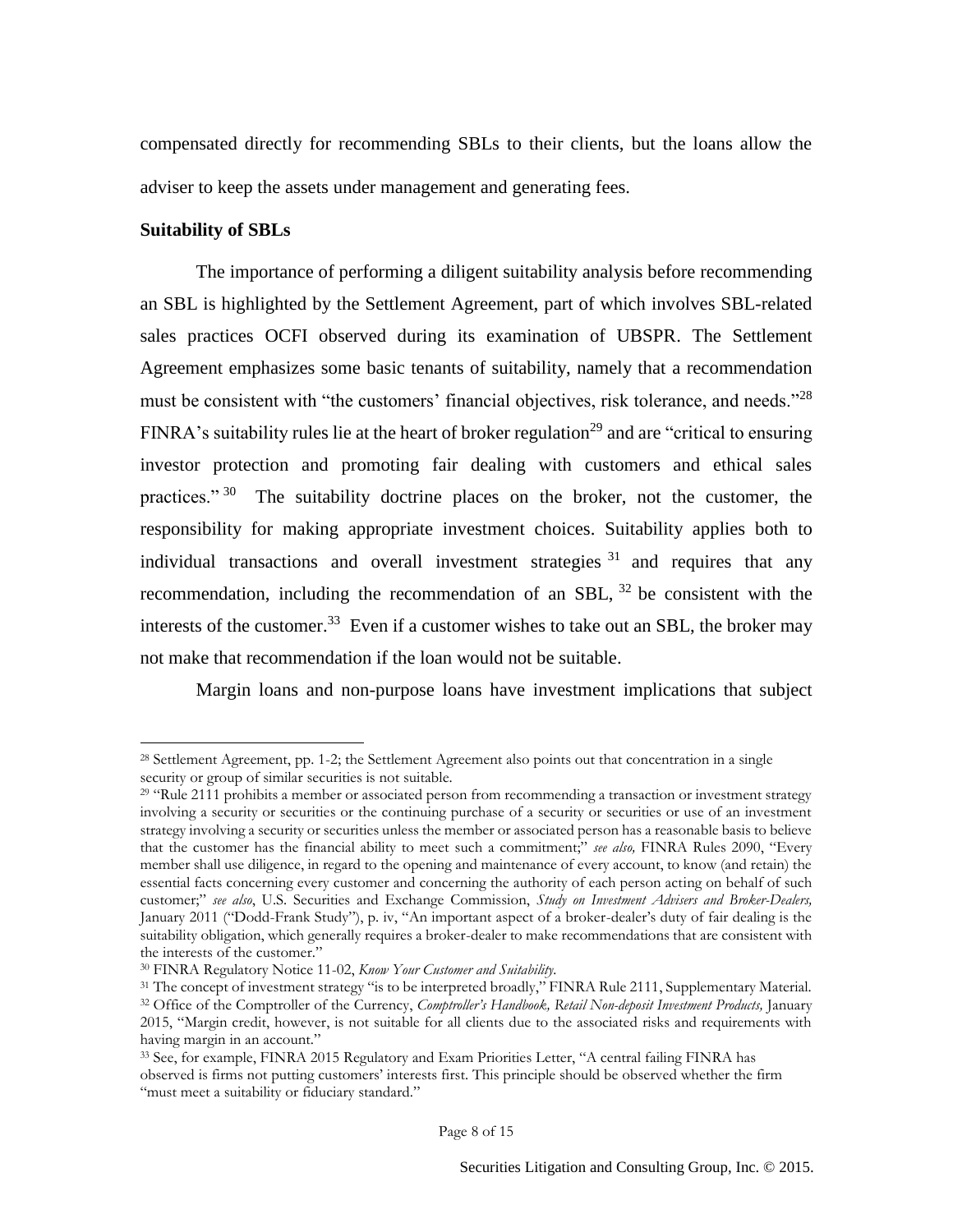them to the suitability rules. First, margin leverage increases a portfolio's risks.<sup>34</sup> Consider a simple example. Two investors each invest \$100,000. Each invests \$100,000 but the second investor borrows \$100,000 and buys \$200,000 worth of stock and holds. Both hold the investment for one year.

At the end of a year the stock has increased 25%. The cash buyer has an increase in equity of \$25,000 to \$125,000 while the margin buyer's equity is up \$45,000 or 45% (after paying margin interest). However, if the value of the stock declines 25%, the cash investor has suffered a loss of \$25,000 while the margin buyer's equity has declined \$55,000 or 55%. Leverage magnifies the gross gains and losses and then lowers the gross gain or loss by the interest costs.

<sup>34</sup> Joint Statement By NYSE and NASD On the Continuing Growth In Investor Margin Debt, Feb 24, 2000, "However, the increasing use of margin borrowings is not without risk. In the event of a severe market contraction, some investors may not be in a position to sustain the leveraging and will be required to liquidate their positions under unfavorable market conditions;" Sales managers and account executives should be advised of the appropriate steps to be taken when and if individual investors significantly change their levels of margin borrowings;" *see also,* in re Stephen Thorlief Rangen, Securities Exchange Act of 1934 Rel. No. 38486 (April 8, 1997), "Furthermore, Rangen's use of margin in these accounts was inappropriate. Trading on margin increases the risk of loss to a customer for two reasons. First, the customer is at risk to lose more than the amount invested if the value of the security depreciates sufficiently, giving rise to a margin call in the account. Second, the client is required to pay interest on the margin loan, adding to the investor's cost of maintaining the account and increasing the amount by which his investment must appreciate before the customer realizes a net gain. At the same time, using margin permitted the customers to purchase greater amounts of securities, thereby generating increased commissions for Rangen. We consider, under the circumstances, that the extent to which Rangen used margin to effect transactions in the accounts was unsuitably risky for customers with the level of experience and the stated investment objectives of these customers."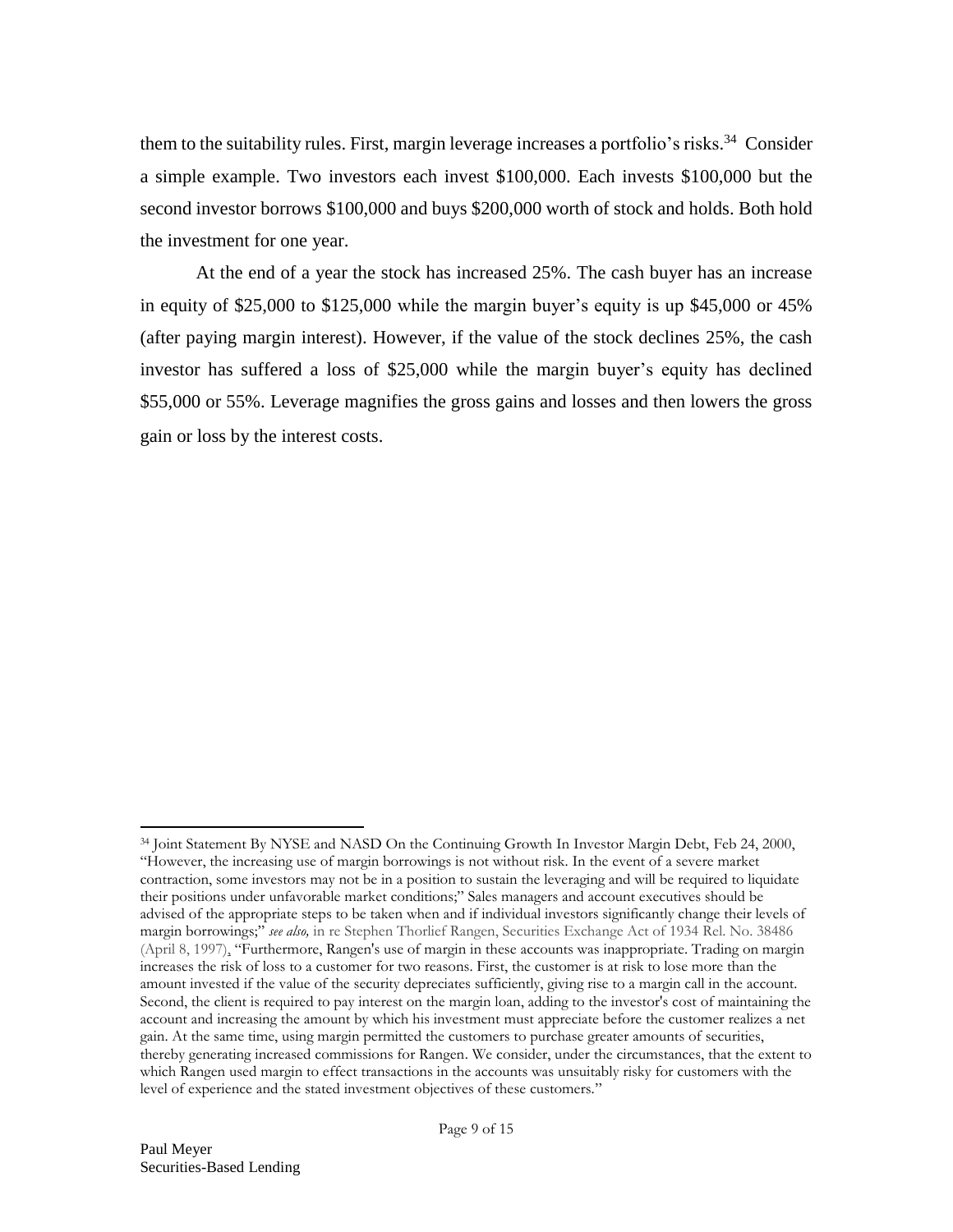#### **Table 2:** The Arithmetic of Margin

| <b>Initial Positions</b>    |                 |                 |  |  |
|-----------------------------|-----------------|-----------------|--|--|
|                             | Cash            | <b>Margin</b>   |  |  |
|                             | <b>Investor</b> | <b>Investor</b> |  |  |
| Equity Invested             | 100,000         | 100,000         |  |  |
| <b>Total Purchase Price</b> | 100,000         | 200,000         |  |  |
| <b>Amount Borrowed</b>      |                 | $-100,000$      |  |  |

| Stock Goes Up 25%           |         |            |  |  |
|-----------------------------|---------|------------|--|--|
| <b>Gross Sales Proceeds</b> | 125,000 | 250,000    |  |  |
| Margin Balance              |         | $-105,000$ |  |  |
| Net Proceeds                | 125,000 | 245,000    |  |  |
| % Increase in Equity        | 25%     | 45%        |  |  |

#### *Stock Goes Up 25%*

| Stock Goes Down 25%  |        |            |  |  |
|----------------------|--------|------------|--|--|
| Gross Sales Proceeds | 75,000 | 150,000    |  |  |
| Margin Balance       |        | $-105,000$ |  |  |
| <b>Net Proceeds</b>  | 75,000 | 45,000     |  |  |
| % Decrease in Equity | $-25%$ | $-55\%$    |  |  |

#### *Stock Goes Down 25%*

SBLs must be considered part of an investment strategy and subject to FINRA Rules 2090 and 2111. Money market funds are never bought on margin because the value of the asset (the money market fund) will equal the value of the debt (the margin loan), but investors pay a higher interest on the loan than they expect receive from the fund. Similarly, retail accounts do not hold leveraged portfolios of short term treasury securities. Investing with borrowed funds only makes sense if the expected returns net of the borrowing costs are sufficient to warrant the risks of the additional investments. For low risk, low return investments, SBLs give investors certain but negative returns. For higher risk, higher return investments, SBLs give investors small positive expected returns but expose them to substantial losses.

Central to the overwhelming case for diversification is the observation that competition among investors bids up the prices of securities so that the expected returns to portfolios of stocks and bonds exceed the risk free rate of interest by just enough to compensate for the risks of those portfolios. The expected return to making additional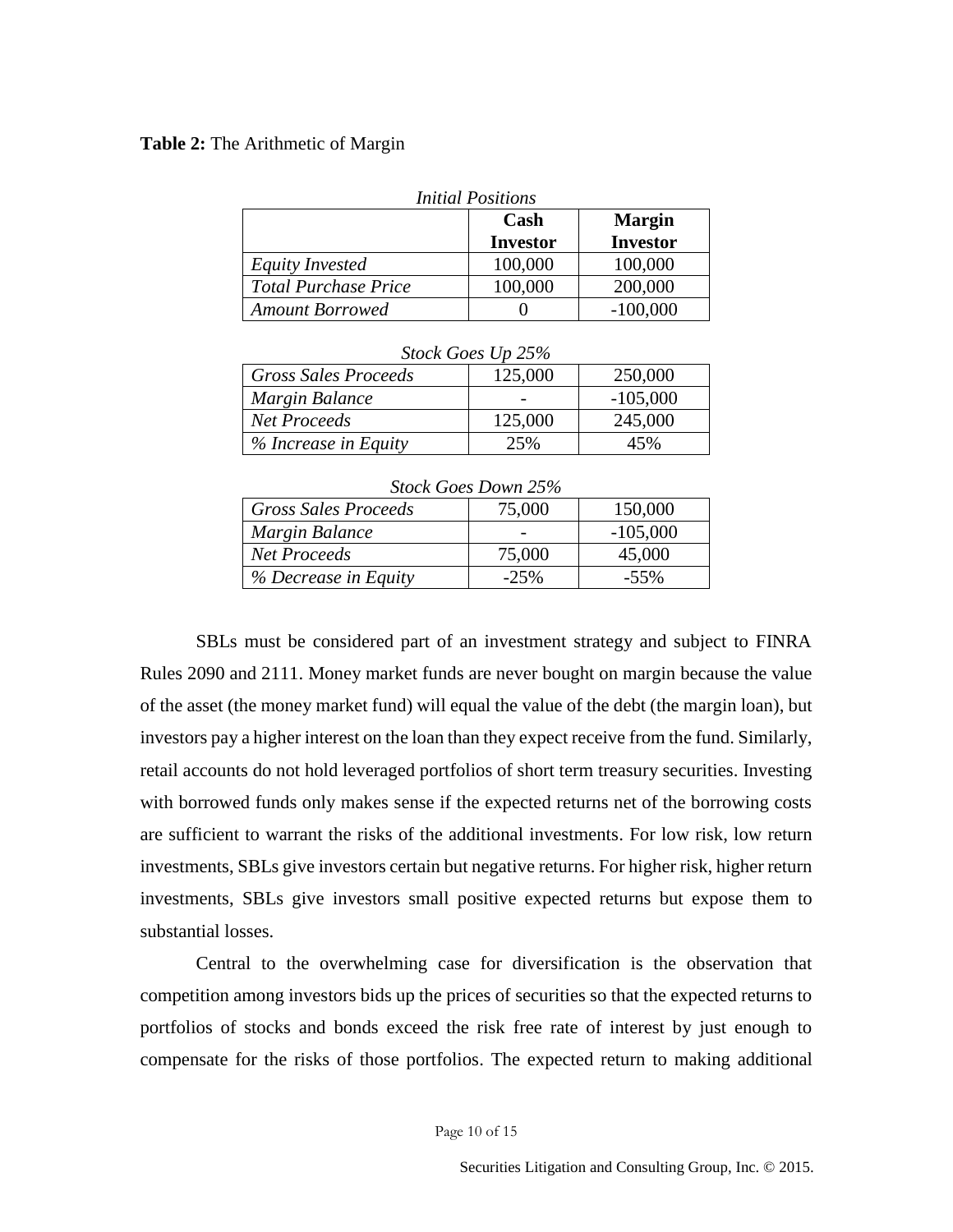investments on margin, for investors who pay more than the risk free rate to buy securities, is therefore less than what the market requires for bearing those risks. For example, with risk free rates around 2% and the equity risk premium about 6%, if an investor borrows at 5% the expected net return is only 3%  $(2\% + 6\% - 5\%)$  for bearing risk investors in the aggregate demand 6% net returns.

As the above examples illustrate, whenever securities are purchased with borrowed funds it is critical that the borrowing costs be minimized. Given the secondary market availability of closed-end funds which borrow at extremely low rates to leverage a broad range of security types any SBL that charges meaningful spreads above LIBOR should receive strict scrutiny.

Leverage and borrowing costs are not the only suitability considerations associated with SBLs. Unlike home mortgages or car loans, which require the borrower to make a monthly payment, most SBLs simply add each month's interest charge to the loan balance, thus compounding the interest expense.<sup>35</sup> In addition to the financial risks, SBL borrowers have no protection from actions taken by broker-dealers to preserve their collateral. Loan accounts are susceptible to forced liquidation at unfavorable prices because, as the value of the securities declines, the borrower must either deposit additional collateral (which he often does not have) or sell multiples of the amount of his margin call.<sup>36</sup> Furthermore, the broker can effect these sales without contacting or seeking the permission of the borrower.<sup>37</sup> The broker can even choose unilaterally which securities it wishes to sell. A customer with no means of meeting margin calls other than by selling the collateral is generally not suitable for an SBL.

Adherence to the suitability rule calls for the broker to exercise "reasonable diligence"  $38$  in obtaining enough information about his client to make a suitable recommendation. When recommending an SBL, the broker must consider virtually all aspects of the client's financial condition: income, which would determine ability to service

<sup>35</sup> Merrill Lynch calls this feature "flexible repayment options," Merrill Lynch, *Loan Management Account*.

<sup>36</sup> *See* FINRA, *Investing with Borrowed Funds: No "Margin" for Error*, "Investors who cannot satisfy margin calls can have large portions of their accounts liquidated under unfavorable market conditions. These liquidations can create substantial losses for investors."

<sup>37</sup> *See generally* FINRA Margin Disclosure Statement.

<sup>38</sup> FINRA Rule 2111.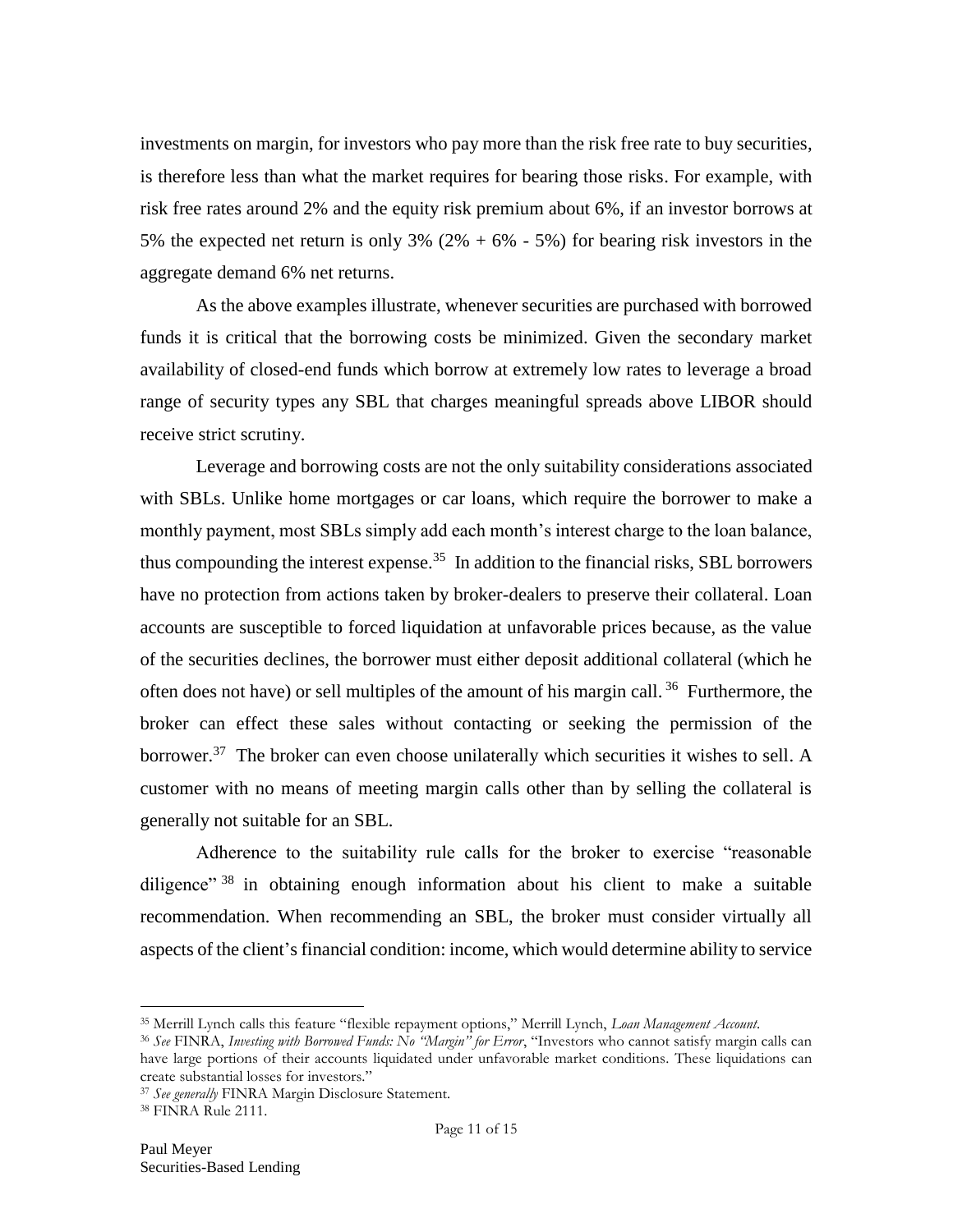the debt; other assets, liquid and illiquid; other debt outstanding; and the client's ability (and willingness) to tolerate the risks of an SBL.

Once the broker has all of the client's pertinent financial information, several questions should be considered before recommending an SBL:

- How much debt (from all sources) does the client currently carry?
- Will this loan create more debt than is justified by the client's financial circumstances?
- What are the client's liquid assets, apart from the collateral securities? Does the client have sufficient liquidity to meet margin calls?
- Is the additional risk created by the financial leverage suitable for the client?
- Does the client understand all the risks of an SBL?
- To what purpose is the loan being applied? Will the client have a means of repaying the loan?
- Are asset sales a better alternative?

Non-purpose loans, by definition, are not invested in liquid securities. In fact, many non-purpose loans are not used to purchase assets of any kind; the funds are simply consumed by taxes, vacation costs, or similar consumption expenditures. This situation raises a major red flag for the recommending broker because it suggests the customer does not have the capacity to meet margin calls other than by liquidating the collateral securities. In those circumstances the broker would have a difficult time justifying as suitable the recommendation of a non-purpose loan because the borrower's "financial ability to meet such a commitment"<sup>39</sup> is in doubt.

The risks of SBL lending have not escaped the notice of regulators. In its 2015 Annual Regulatory and Examination Priorities Letter, FINRA includes securities-based loans as a priority. FINRA Chairman and CEO, Richard Ketchum, has said that the risks associated with SBLs are "exactly the risk[s] we are focused on." $40$  "Banks are pushing their wealth management divisions to get their clients to take out more of the loans against

<sup>39</sup> Rule 2111.06.

<sup>40</sup> Matthias Rieker, *"Finra to Examine Brokers' Securities-Backed Lending Practices – Update,"* January 6, 2015, Dow Jones News Service.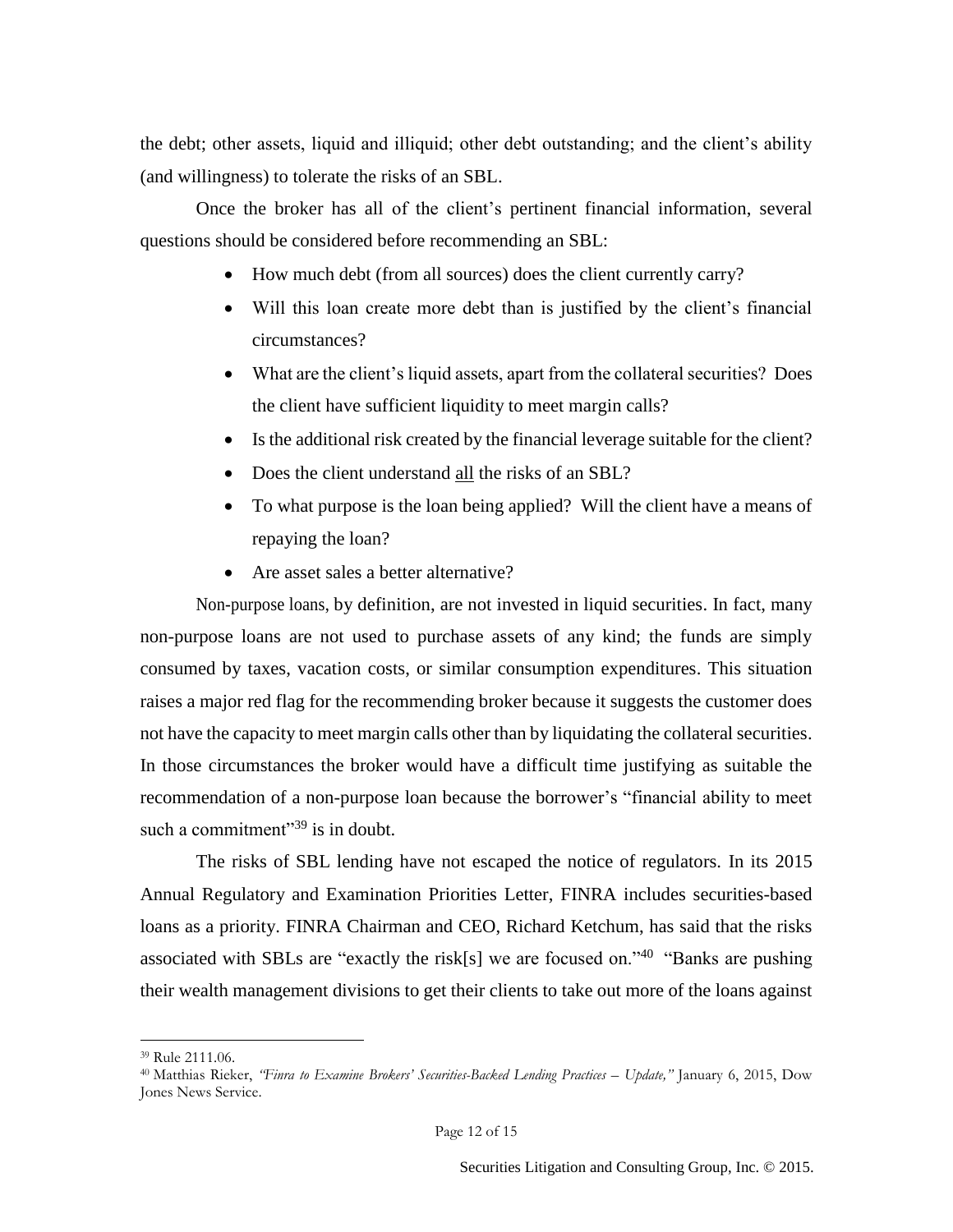their growing portfolios, rather than investors selling their securities to raise cash."<sup>41</sup>

## **Disclosure, misrepresentation, and omission of material facts**

Securities laws and regulations are built on a foundation of full and honest disclosure. Broker-dealers are required to provide clients with such disclosures regarding any recommendation.<sup>42</sup> The necessity of full disclosure is also highlighted in the Settlement Agreement. After interviewing customers of UBSPR, the Commission concluded, "certain purchases [made by those customers] may have been induced by misrepresentations or omissions of material facts."<sup>43</sup> Brokers must also disclose "material adverse facts"<sup>44</sup> about the products they recommend. Disclaimers alone, however, do not discharge suitability obligations. "A member cannot avoid or discharge its suitability obligation through a disclaimer where the particular communication reasonably would be viewed as a 'recommendation' given its content, context, and presentation." 45

The suitability doctrine goes beyond mere disclosure by requiring the broker-dealer to make reasonable efforts to ensure that the customer fully understands the main characteristics of the recommendation, especially its risks. 46 This principle is clearly stated in a 2003 SEC Initial Decision Release:

**NASD Rule 2860 requires that a registered representative make sure that the client has not only read the disclosure documents for an investment, but also that he understood them**. It is a deviation from industry standard to do otherwise. Thus, it is not enough just to provide a copy of prospectus to the customer. While the customer has an obligation to read disclosure documents provided by the registered representative, his failure to do so does not relieve the registered representative from his duty as a licensed individual. **The registered representative cannot simply assume that because the customer has signed a form, he actually read** 

 $\overline{a}$ <sup>41</sup> *Ibid.*

<sup>42</sup> *See* Exchange Act Rules 10b-16 and 15c2-5; FINRA Rule 2264; Notice to Members 01-31, *Margin Disclosure.* <sup>43</sup> Settlement Agreement.

<sup>44</sup> In re Richmark Capital Corp., Exchange Act Release No. 48758 (November 7, 2003), "When a securities dealer recommends a stock to a customer, it is not only obligated to avoid affirmative misstatements, but also must disclose material adverse facts of which it is aware."

<sup>45</sup> Notice To Members 01-23, *Online Suitability*; *see also*, Dodd-Frank Study, p. 50, "A broker-dealer's obligations to meet minimum business conduct requirements cannot be satisfied through disclosure to the customer: in other words, a customer cannot waive or contract away these obligations.

<sup>46</sup> In re James B. Chase, Securities Exchange Act of 1934, Rel. No. 47476, March 10, 2003, citing, Patrick G. Keel, 51 S.E.C. 282, 284 (1993), A registered representative must "be satisfied that the customer fully understands the risks involved and is . . . able . . . to take those risks," see also, Notice to Members 99-33, "disclosures help to ensure that the customer understands the terms and conditions of the margin loan."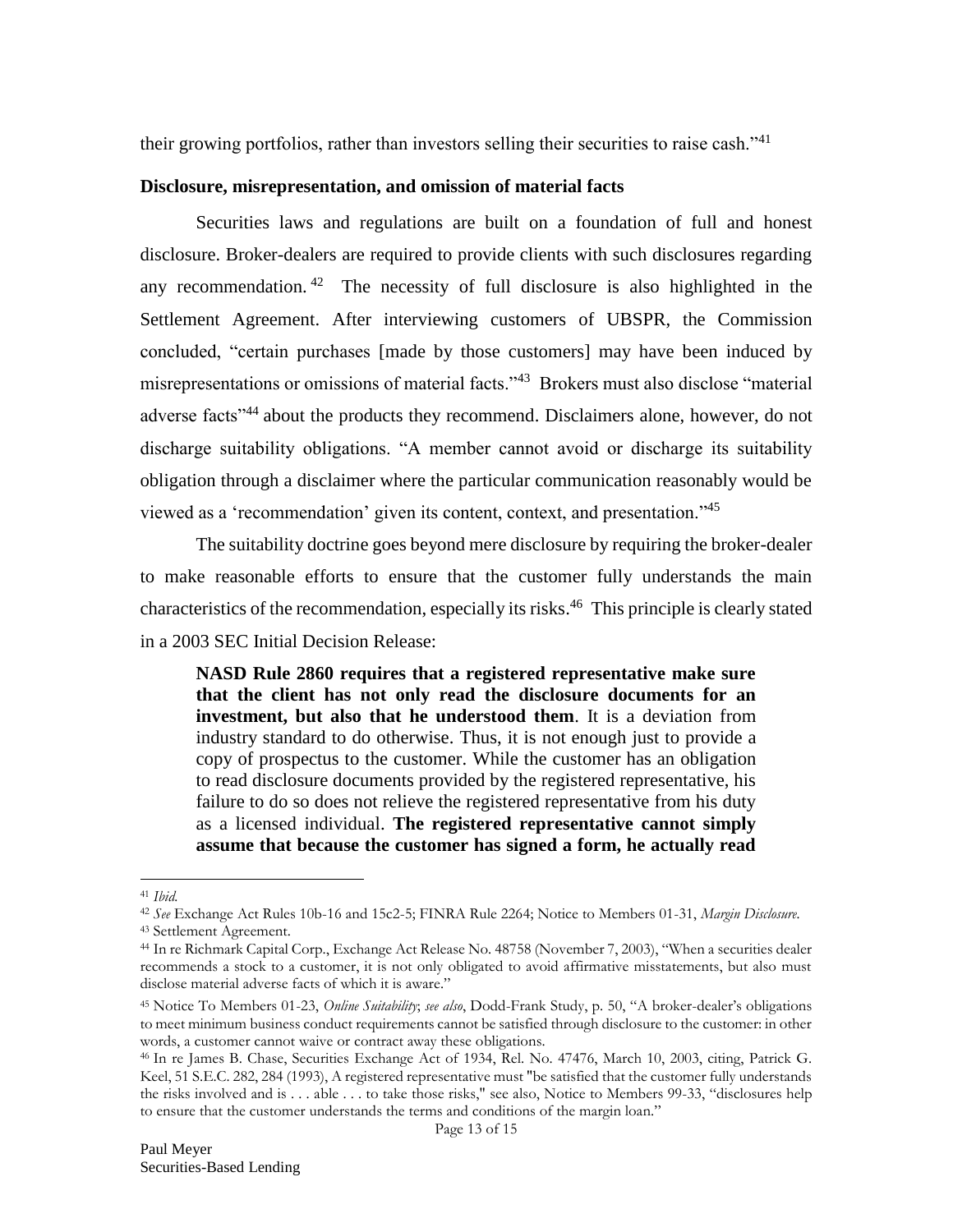**and understood it.** Instead, the registered representative must satisfy himself by communicating with the customer [emphasis added].<sup>47</sup>

## **Supervision of securities-based lending**

Effective supervision of broker-dealer sales practices is a "cornerstone of selfregulation<sup>348</sup> and an essential component of the regulatory mandate to protect investors from unethical sales practices. The Settlement Agreement demonstrates the seriousness of this obligation. The OCFI uncovered major problems with the way UBSPR was supervising the sale SBLs, in terms of both unsuitability and the misuse of loan proceeds. Their conclusions are summarized in an October 9, 2014 press release:

After analyzing the data collected, OCFI became aware . . . that UBS may have permitted or recommended such clients the use of "Non-purpose" loans for the purchase of additional PRCEF, an ineligible activity for "nonpurpose" loans.

Where the supervision of the sale of SBLs is concerned, the broker-dealer is required to have in place policies and procedures to ensure such loans are suitable for the clients to whom they are being recommended. Firms must also take great care to be sure that the proceeds of non-purpose loans are not being used to buy or carry securities.

# **Conflicts of interest**

l

Securities-based lending presents some of the most serious conflicts of interest in the broker/client relationship. It puts brokers and RIAs, who are supposed to be investment professionals, in the position of recommending an action that often is detrimental to their clients' long-term goals of wealth preservation and capital growth. Almost two-thirds of American households headed by someone age 55 or older are already in debt.<sup>49</sup> Debt is a drag on net worth and a lien on future income. Debt inhibits the client's ability to accumulate retirement savings. Reducing debt, on the other hand, increases net worth and improves cash flow.

FINRA Regulatory Notice 11-02 makes the common sense observation that

<sup>47</sup> In re Dale E. Frey, et al., SEC Initial Decision Release No. 221 (February 5, 2003).

<sup>48</sup> Notice to Members 98-96, *NASD Elaborates On Member Firms' Supervision Responsibilities For Trade Reporting And Market-Making Activities*.

<sup>49</sup> Craig Copeland, Ph.D., *Debt of the Elderly and Near Elderly, 1992-2013*, Employee Benefit Research Institute.